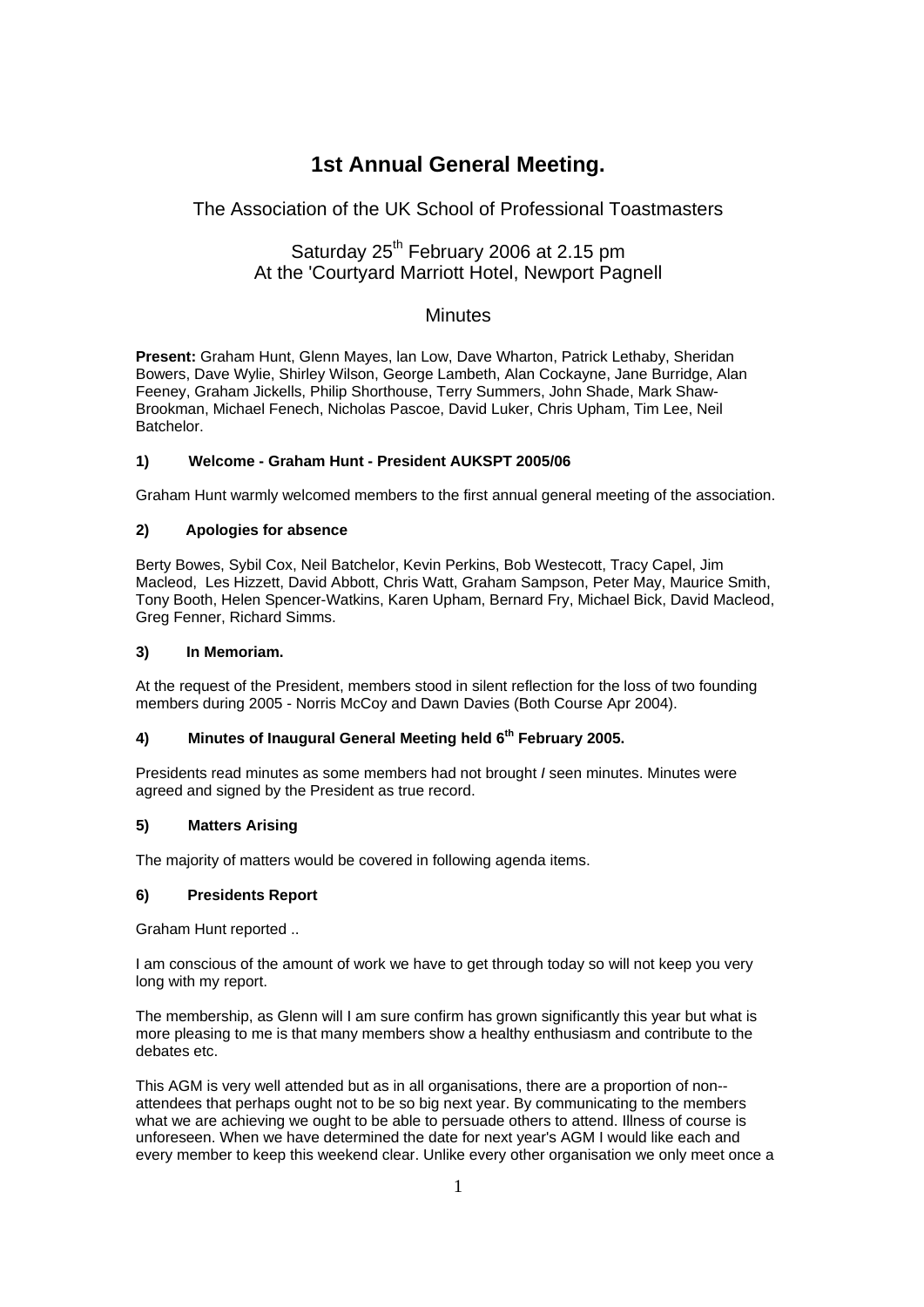year so it ought not to be too difficult to keep. I have passed on a Ladies Festival and a wedding Breakfast this weekend.

The website is visited / hit regularly and I cannot press upon you too highly to open up the Association page every time you go onto the Internet. You do not have to stay on it for more than 10 seconds for a hit to be recorded and the more hits the more prominence on the WWW. The Forum is not used by many people of late so please make use of it. I would suggest that items for the Forum could go via the secretary. I am sure that we can all have confidence in the secretary to do this directly and with the interests of the Association at heart. With this in mind I have to say that Glenn has fulfilled his duties as secretary with fervency and zeal and I am pleased that he has agreed to continue for one more year. The way that he has carried out his responsibilities has influenced my nomination of him as Senior Vice-President bearing in mind Berty is not yet fully recovered from his illness. Hence my support for him for Junior Vice-President. He may well be sufficiently recovered to accept a nomination next year. The votes, of course, are decided by you.

Sadly we lost Dawn Davies and Norris McCoy last year. Dawn was ebullient and enthusiastic and the Association has lost a fine lady toastmaster and treasurer. A pocket dynamo is how I will remember her. Norris' death was also very sudden and in all the people who have passed through the school, none was more enthusiastic than he. He was so looking forward to his toastmaster career so quickly snatched from him.

Tim Lee stepped in, volunteering as treasurer and as you know, a volunteer is worth a dozen conscripts. Tim liases with Glenn and I hope he is going to continue as treasurer.

Alan Cockayne as you know has had a lot on his plate recently without counting the work he has put into the Dinner this evening. I was hoping that when we appointed two social secretaries last year, this work towards the annual function would have been shared. This is something we needed to consider for subsequent festivities.

Times change and today it is publicly accepted that same gender partnerships can take place. By all means make professional use of such events. I will be writing a paper in conjunction with a colleague in the ITGB *(Institute* of *Toastmasters* of *Great Britain)* on a common sense approach by the Toastmaster.

It is a great pleasure to meet you all again in your capacity as members of the Association and I am looking forward to your and you partners company this evening. I am immensely pleased with your progress and the influence and, against some opposition, you are positively affecting on the toastmaster world. There are those who demean you without hesitation and with prejudice. Please try not to reciprocate; they are just not worth it. That is not to say you cannot defend yourself or indeed call upon the Association for support.

May you all have full diaries for the foreseeable future and may the communication and cooperation between your fellow members be extended and frequent.

### **7) Secretary's Report**

- As of today we have 52 paid up members with one pending. This makes us the second largest 'Toastmaster' organisation in the country after the NAT (National Association of Toastmasters). Big is not always beautiful but we are an organisation to be reckoned with.
- A highlight was recognition by the Toastmasters General Council in Feb 2005 following fairly exhaustive 'hearing' before the existing members of the TGC. My thanks for the support of Sheridan Bowers who faced the inquisition with me and of course the invaluable preparation work of our President Graham. Officially 'organisations' seeking recognition must have at least 10 members and have been in existence for a minimum of 5 years. Despite this the consensus of the TGC was that they would rather have us 'with in than without'. The secretary and President now sit on the TGC - other members are welcome to attend as representatives.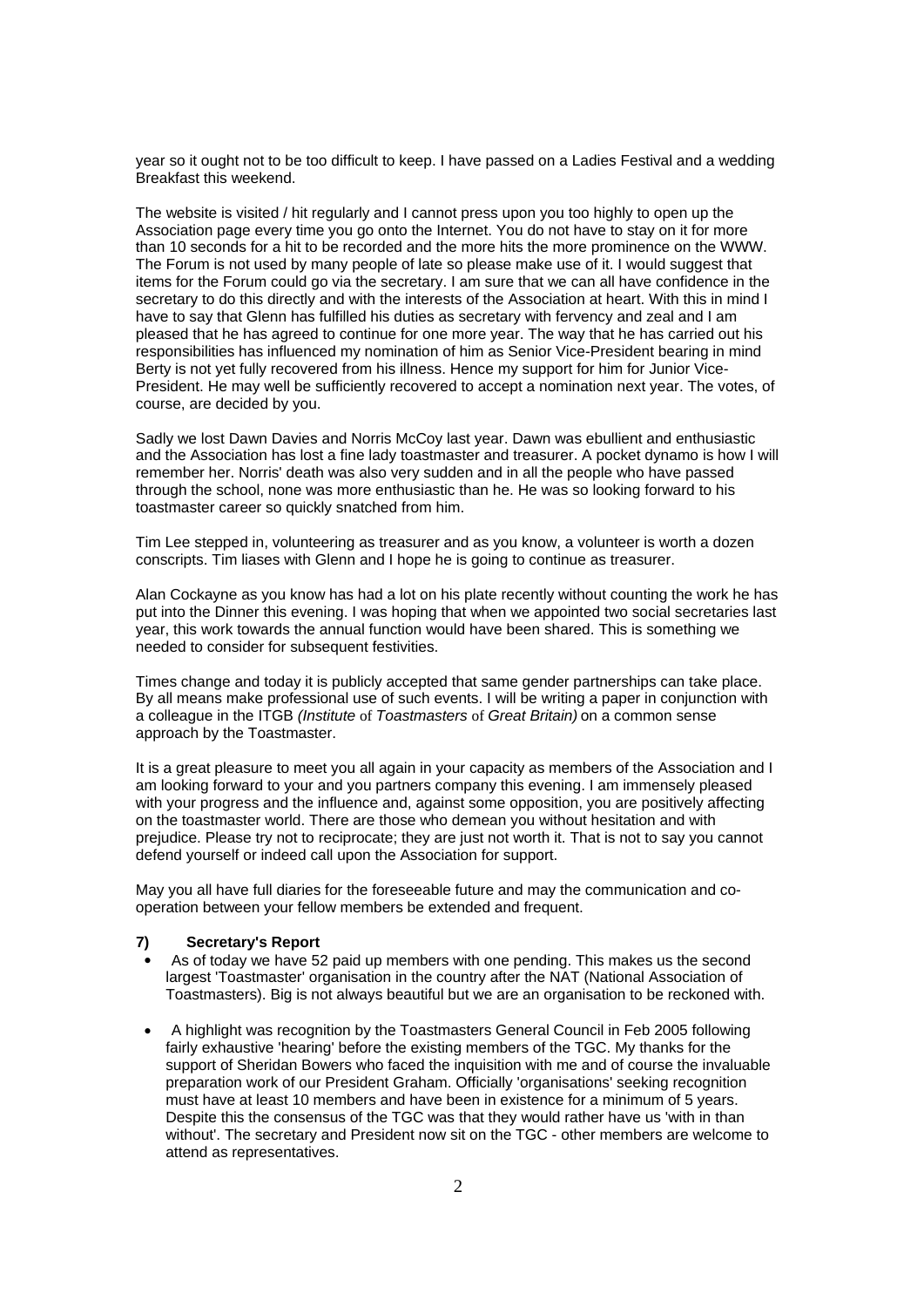- We have established a strong foundation as an organisation on which to build. Its now necessary to steadily develop our profile and take the association forward. This will be discussed later in the agenda.
- The secretary thanked members for their patience today with the little admin hurdles that arose. Please keep the secretary informed of any changes and try and check your Emails regularly. 'Jobs' will continue to be circulated by Email in the first instant. Please check the association website regularly to check you links and details are accurate.

# **8) Treasurers Report**

Timothy Lee reported that the costs of the Association had come in well below the projected budget in the first year; all of the anticipated advertising entries had been 'free' basic entries. So the accounts were healthy. Due to the recent changeover he was not in a position to publish 'examined' accounts for the first year but these would be prepared and circulated as soon as practicable and certainly by the end of March 2006.

He suggested that due to the difficulties with the sad passing of the previous treasurer we should have three, preferably four, signatories on the account.

### **9) Amendment to Constitution - Establishment of 'Senior Vice President' as part of executive committee.(Para '1 a' refers)** Motion proposed by Graham Hunt & Glenn Mayes.

A case was put forward for a SVP to provide flexibility to cover the number of national 'presidential' commitments likely to befall the Association as part of the TGC and continued expansion of the AUKSPT. Alan Cockayne argued for the status quo to be maintained. A lively debate followed.

Vote: 19 in favour. One opposed. Three abstentions. Motion carried.

#### *Action: Secretary to amend Constitution.*

## **10) Election of Officers 2006/2007:**

Alan Cockayne proposed that the current system of nominating candidates for executive office was seriously flawed, as many members did not know other members unless they had trained with them! It was agreed that future nominations would be circulated with a brief pen-picture form candidates willing to stand for election. Agreed.

#### *Action: Secretary for 2007 Elections.*

#### **President**

Graham Hunt was the only nomination. Proposed by Glenn Mayes, Seconded by Sheridan Bowers. Agreed unanimously. This would be Graham's final year.

#### **Senior Vice President**

Nominations were: Berty Bowes, Alan Cockayne and Glenn Mayes.

The President explained Berty's own concerns about his health. Alan Cockayne & Glenn Mayes then gave short verbal summaries of their own background and ethos. A lively debate was followed. David Wylie 'volunteered' to assist as Assistant Secretary to assist in transition phase. Formal vote followed.

*Results: Alan Cockayne* 6; *G/enn Mayes* 11; 6 *members abstained.* 

Agreed in principle - SVP would succeed role of President in 2007 subject to vote at next AGM.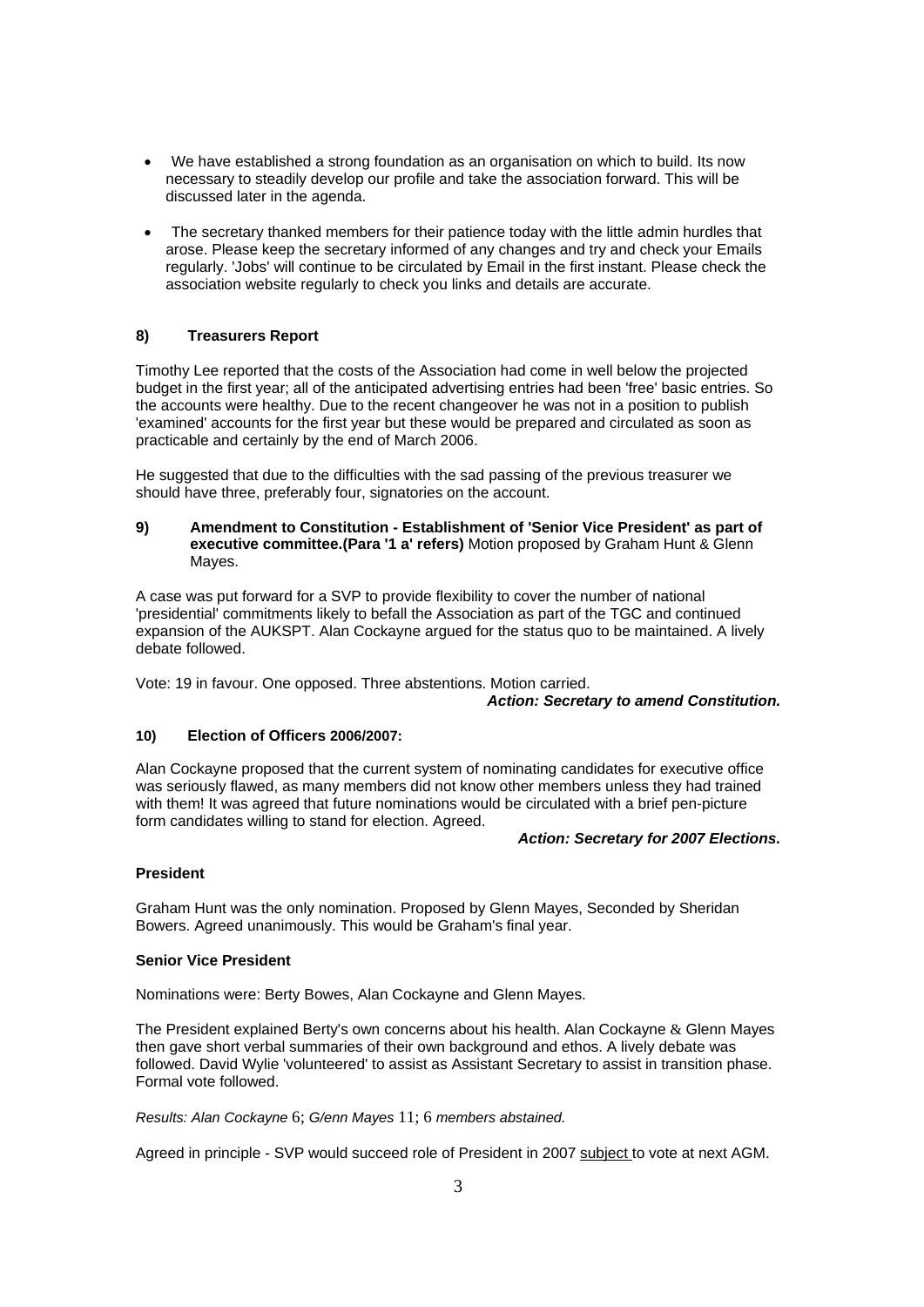#### **Junior Vice President**

Nominations were Berty Bowes, Sheridan Bowers and Alan Cockayne.

Report re SVP applied. Sheridan Bowers declined to stand. Alan Cockayne proposed by David Wylie, seconded by George Lambeth. Vote unanimous.

#### **Secretary**

David Wylie previously volunteered as ex officio 'Assistant Secretary' in order to assist with next year's release of current secretary. David gave a resume of his previous secretarial experiences. Proposed by Tim Lee; seconded by Chris Upham. Agreed.

Glenn Mayes was the only nomination for Secretary. Proposed by Tim Lee, seconded by David Luker. Agreed.

#### **Treasurer**

.

Timothy Lee was only nomination. Resume given re his financial experience. Proposed by Glenn Mayes, seconded by Graham Hunt. Agreed.

#### **Social Secretaries (Two)**

Nominations - Alan Cockayne (Previously decline to stand again as Soc Secretary) Jim Macleod - Secretary had not received willingness to stand again.

Chris Upham, Phil Shorthouse and Terry Summers volunteered to share the role in view of workload involved in AGM.

Proposed - all three - Graham Hunt; seconded; Tim Lee. Carried.

#### **Committee Members (Three)**

Nominations: (Five for three positions) Sybil Cox, Sheridan Bowers; Berty Bowes; Shirley Wilson; Patrick Lethaby. Those present gave a resume of their experience. Paper ballot then took place - each member able to nominate three for committee. Votes were very close but top three were Sheridan Bowers, Shirley Wilson & Berty Bowes

#### **Resume of Officers / Committee Members of Association for 2006/07:**

| President:                           | <b>Graham Hunt</b>                               |
|--------------------------------------|--------------------------------------------------|
| Senior Vice President: Glenn Mayes   |                                                  |
| Junior Vice President: Alan Cockayne |                                                  |
| Secretary:                           | <b>Glenn Mayes</b>                               |
| Treasurer:                           | Timothy Lee                                      |
| Social Secretaries:                  | Chris Upham, Phil Shorthouse and Terry Summers.  |
| Committee Members:                   | Sheridan Bowers, Shirley Wilson and Berty Bowes. |

#### **11) Insurance 2006/07**

The Secretary reported that the Association currently pays £345 p a for group public liability insurance of £2m per claim. The TGC current group rate (due in Mar 06) is £945 divided by currently 103 registered members.

Recent enquiries with the Insurance Broker confirmed that current renewal now is still £345 for the Association, even with its 52 members. There may be slight increase in line with inflation from the June 06 renewal! Apparently as our business falls under education e.g. 'UK School' in title we get a better deal than an 'organisation' such as TGC because considered lower risk.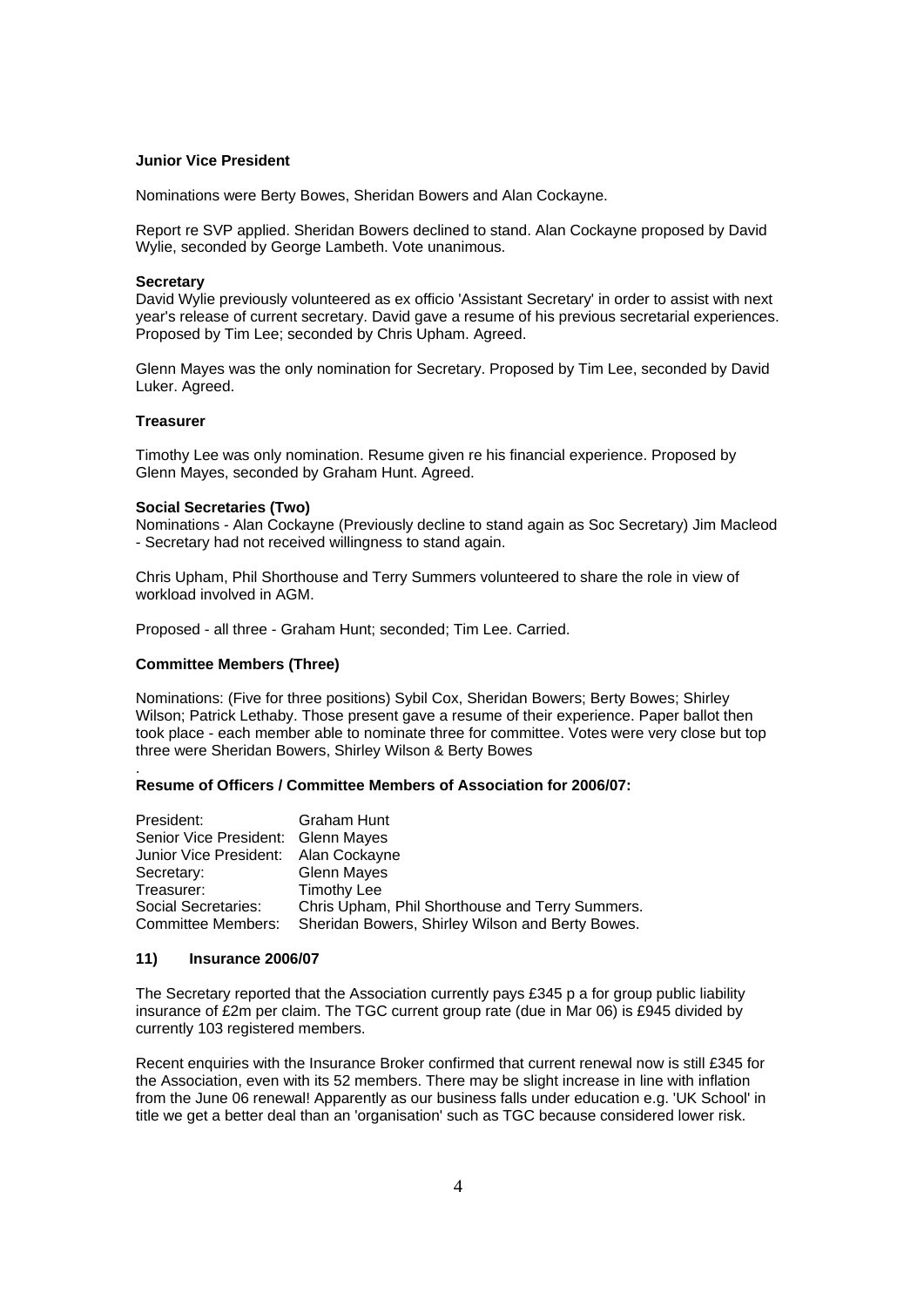As some District Councils now required minimum public liability of £5m from any agents working on their premise - quotes for £5m are being sought. It is recommended that we stay independent and not seek inclusion in TGC policy.

Proposed by Tim Lee, seconded by David Luker. Agreed.

#### *Action: Secretary/President*

The secretary recommended that in dealings with clients and venues in particular, that members high-light the insurance cover and suggest venues would naturally not wish to engage uninsured toastmasters!

## **12) Officers' Collaret Badges**

The President proposed consideration of collaret badges for executive members of association along lines of a bar to add to existing UKSPT collarette for period of office. Sample badges for President & Vice Presidents were discussed and interim badges agreed.

It was agreed that more work needs to be done over consideration of a separate collaret for all association members and / or for executives of the association. Quality chains / regalia come at a price that could easily be of disproportionate value to the objectives of the Association.

## *Action: President* **&** *executive*

## **13) Publicity Strategy of AUKSPT**

The secretary reported that the AUKSPT had been registered (basic free entries - only) with the following trade year books:

- Ask Hollis The Directory of UK Associations (Hollis Publishing Ltd) .:. Hollis Business Entertainment (Hollis Publishing Ltd)
- Corporate Event Services (Hollis Publishing Ltd)
- The White Book (White Book Company)

Members were reminded that any leads generated by such entries would be circulated to relevant area by Email / phone as part of secretarial service.

No funds had yet been invested in publicity for the association. The previous executive had considered investing in stand material etc for attending national weddings shows etc but had declined to so invest at this early stage as fees payable for stands frequently exceeded £1000 per event for a very small space! Covering such events was also time consuming and wedding fairs generating variable success in leads generally. The issue of the way forward was raised for discussion.

It was suggested that the Association purchase some display stands / material that members could hire for nominal fee to use at their own wedding fair displays.

Jane Burridge and Alan Feeney agreed to act as a publicity working party to scope all options for publicity (including the website) on behalf of the Association with due consultation of the membership. Ideas to be fed to them directly.

#### *Action: All members.*

The secretary reminded all members that any proposed suggestion / actions must be fed back to the Executive for consideration and agreement before implemented.

## **14) Joining & Membership Fees - 2006/2007**

Further to the item '8' above The Treasurer reported that the Associations bank balance was comfortable and recommended that the current fees of £50 joining and £50 annual membership should continue for 2006/07. Proposed by lan Lowe; seconded by Terry Summers. Agreed unanimously.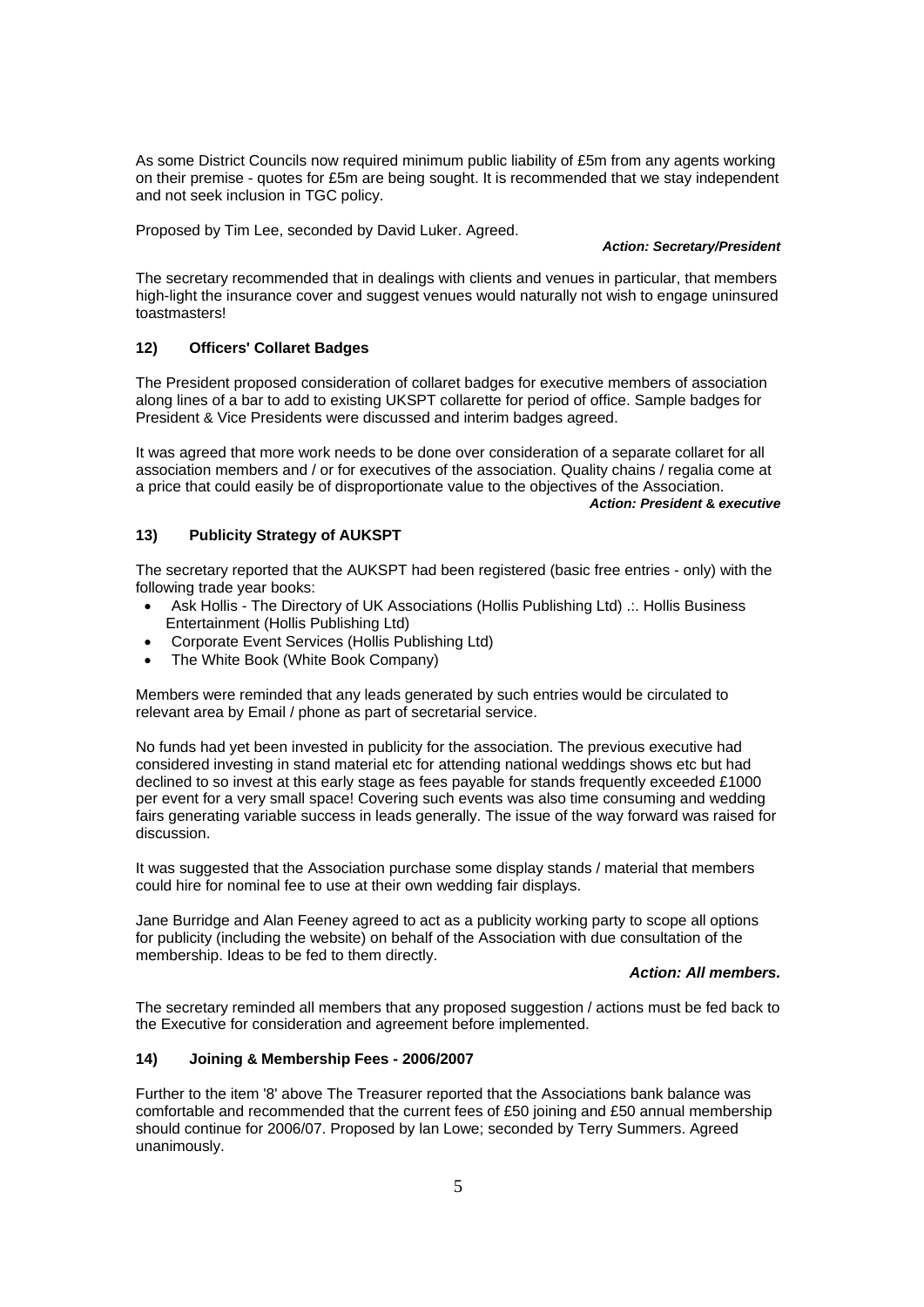The treasurer stated he would be circulating renewal notices shortly for current year  $-1<sup>st</sup>$  Feb 2006 to 31 Jan 07.

*Action: Treasurer* 

# **15) Improvements to AUKSPT Website**

Alan Cockayne raised concerns about the quality of the current association website. Asked if any member had received any leads from it? Felt it was not particularly user friendly and need overhauling and bringing up to date. Felt the Forum was a valuable tool that was seriously under utilised and could be used more for sharing experiences good and bad, informing of good practice and general advice. It was agreed that this should be included in the terms of reference for the Publicity working group established above. (Item 13)

# **16) Members 'Continuous Professional Development'**

Alan Cockayne raised a concern over the need for CPO as part of the core role for the Association. He felt the strong use of the Web Members Forum would address many of these issues.

## **Action: All Members**

# **17) Code of Conduct**

Bob Westecott (in absentia) raised a proposal that we establish agreement that one association member will not knowingly undercut the quotation of another association member to secure business from the first members prospective client.

It was agreed that this element was already covered in the Associations 'Code of Ethics' but the principle as stated was firmly endorsed.

### **Action: All Members**

## **18) Any other Business**

# **18.1) TGC Report**

The Secretary gave a brief report of the TGC meeting held on 19 Feb 06

- Some of Toastmaster Training branches have lengthy waiting lists for trainees awaiting courses. Concerns re over supply of toastmasters .
- TGC seeking to develop a 'standard' format of training .
- Recommending as good practice the production of a 'credit card' insurance certificate for use by TGC members. Model awaited .
- Some local Councils insisting toastmasters operating on their premises have minimum £Sm public liability insurance before allowing access to officiate. Particular problem on south coast apparently .
- Reminder: The official single point of contact (SPOC) for the various toastmaster associations is the Secretary of the TGC .
- Next Meeting is 24<sup>th</sup> September 2006 at Met Police Sports Club, Bushy, Herts

## **18.2) Pink Weddings**

lan Low raised an issue around association advice or training for same sex commitment ceremonies. The President advised that he was currently working on a paper with a colleague from the Institute on this very issue, with a view to placing matter before the TGC in due course. In the mean time the usual rules apply regarding the wishes of the clients - protocol reflecting the happy couple and their wishes on forms of introductions and names *I* titles used.